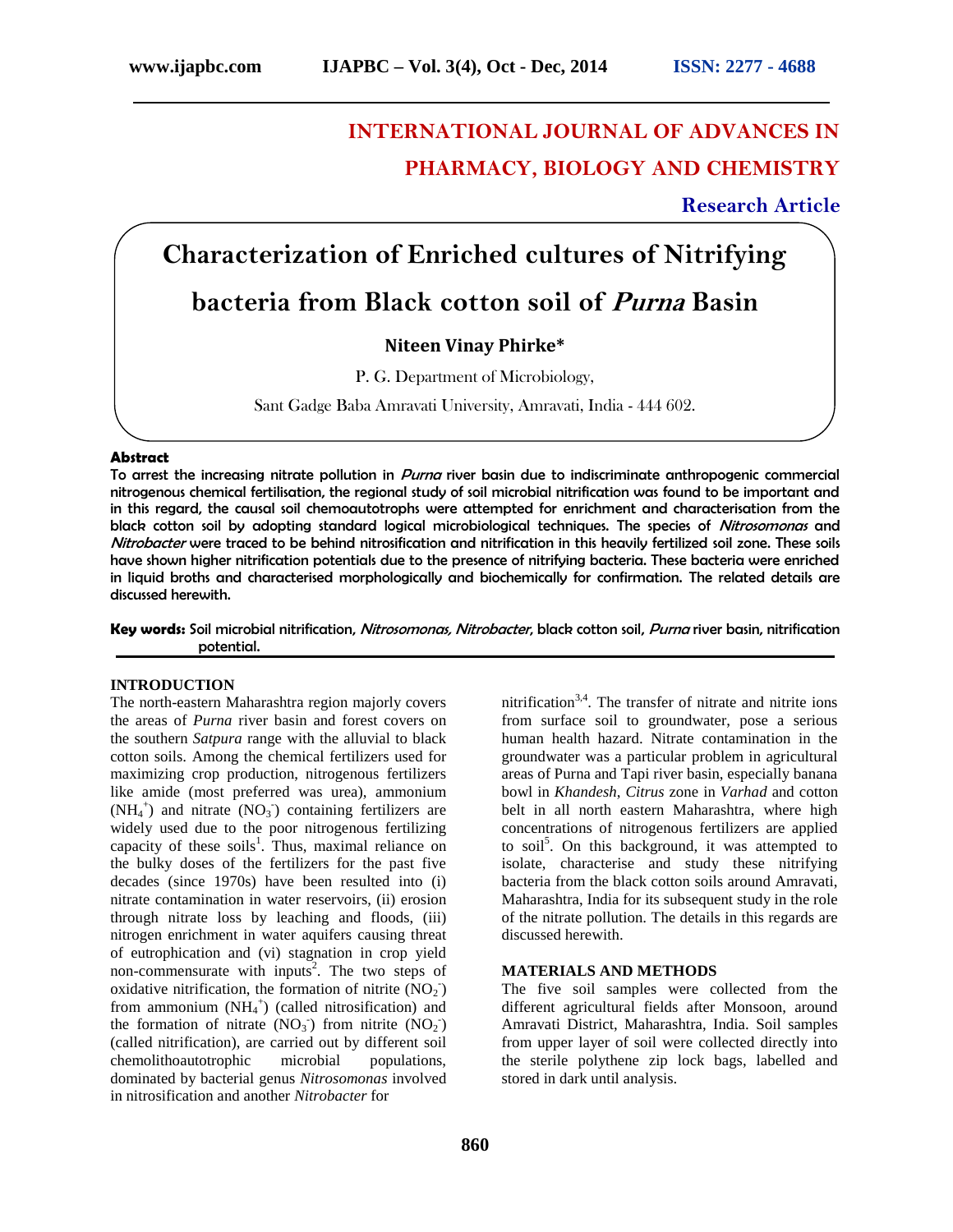Three replicates of 100 ml of a stock medium A [AOB, Ammonia oxidation broth with composition in  $gL^{-1}$  Na<sub>2</sub>HPO<sub>4</sub> 13.5, KH<sub>2</sub>PO<sub>4</sub> 0.7, MgSO<sub>4</sub>.7H<sub>2</sub>O 0.1, NaHCO<sub>3</sub> 0.5, FeCl<sub>3.</sub>6H<sub>2</sub>O 0.014, CaCl<sub>2</sub>.2H<sub>2</sub>O 0.18,  $(NH_4)_{2}SO_4$  0.5, pH 7.2 + 0.2 at 28 °C adjusted using 0.5% w/v aqueous sodium bicarbonate] and medium B [NOB, Nitrite oxidation broth with composition in  $gL^{-1}$  Na<sub>2</sub>HPO<sub>4</sub> 13.5, KH<sub>2</sub>PO<sub>4</sub> 0.7, MgSO<sub>4</sub>.7H<sub>2</sub>O 0.1, NaHCO<sub>3</sub> 0.5, FeCl<sub>3</sub> 6H<sub>2</sub>O 0.014, CaCl<sub>2</sub>.2H<sub>2</sub>O 0.18, NaNO<sub>2</sub> 0.5, pH 7.2 + 0.2 at 28 °C adjusted using 0.5% w/v aqueous sodium bicarbonate] each for each soil sample inoculation were prepared  $\delta$  in six 500 ml conical flasks. These were wrapped with aluminium foil to ensure darkness and avoid direct exposure to light, since nitrifiers are photosensitive. For the isolation of nitrifying bacteria, repeated enrichment and subsequent subculture method was employed. A 20 g of fresh soil was first inoculated in 200 ml of sterile saline  $[0.85\% \text{ w/v NaCl}_{(aa)}]$  in a 500 ml conical flask and agitated on a rotary shaker for half an hour for proper homogenization. Then, flask was allowed to settle for 10 minutes and from it, 10 ml supernatant was pipetted out aseptically and added to the conical flasks containing culture media replicates. Most of nitrifiers are obligate aerobes and have huge oxygen demand; therefore, incubation was on vigorous agitation at 120 rpm on rotary shaker. Incubation temperature was maintained at 28ºC. All the flasks were incubated for about 28 days and the same process was again repeated to have second and subsequently third enrichment of nitrifiers during which it was expected to remove most of the nitrifying heterotrophs from the culture. After third enrichment, the resultant culture was subjected for microscopic morphological and biochemical analysis according to standard microbiological and biochemical techniques<sup>7, 8, 9, 10, 11</sup>. Slides were examined for cell morphology, cell grouping, Gram staining, and motility, flagellation and capsulation etc. Standard biochemical tests such as catalase, oxidase, urease, nitrate reduction and ammonia utilization tests were performed. Also, the decreased concentration of ammonia and increased concentration of nitrite and nitrate in the culture media suggested the growth and activity of nitrifying bacteria.

The collected soil samples were analysed for (a) Quantitative estimation of ammonia through Nesslerisation method, (b) Quantitative estimation of nitrite, (c) Quantitative estimation of nitrate and (d) Nitrification potential rate etc. for nitrification studies $^{12, 13}$ .

The nitrification potentials of soils were determined as a measure of the maximal nitrifying activity under optimized conditions<sup>14</sup> by conducting short-term experiments within 24h.

To confirm if nitrification has occurred by the enriched chemoautolithotrophic bacteria in the culture broth, nitrite analysis was conducted after every three days by withdrawing adequate aliquots throughout the incubation period to ensure the detection of nitrite generated from metabolized ammonia in AOB and before being further metabolized to nitrate in NOB. Ammonium sulphate may be added intermittently to maintain ammonium concentrations at  $0.5 \text{ gL}^{-1}$ ; to lengthen the experiment's duration for more accuracy<sup>15</sup>. Aliquots of the culture broth were treated with 2-3 drops of nitrite detecting reagents N,N-dimethyl-alpha napthylamine and sulphanilic acid in a test tube and the development of pink colour was observed as a presence of nitrite.

The all observations and results were taken and recorded and compared with that of standards given in Bergey's Manual of Determinative Bacteriology and accordingly interpreted $9, 10$ . .

#### **RESULTS AND DISCUSSIONS**

From the collected samples of black cotton soils from different agricultural areas around Amravati, Maharashtra, India; twelve enriched cultures showing morphological and biochemical resemblance to the genera *Nitrosomonas* and *Nitrobacter* as per Bergey's Manual of Determinative Bacteriology<sup>10</sup> were obtained in almost highly enriched and less contaminated form (Table 1). Both these types were found to be Gram negative. Out of twelve types, nine were found to be motile and three were non-motile. Eight cultures were found to be sporulating and four were non-sporulating.

Primary goal of the present investigation was to isolate Nitrifying bacteria from particularly the soil of Amravati (black clay soil of dry land region) using suitable culture media and a simple technique. Two different medium (A and B) were used for the enrichment of nitrifying bacteria (AOB and NOB). Both medium A and B favoured the growth of several heterotrophic nitrifiers first which were considered as  $contaminant<sup>16,17,18</sup>$ . Several heterotrophic microorganisms oxidize either ammonium or organic nitrogen to nitrite or nitrate. Heterotrophic nitrifiers include both fungi and bacteria, therefore, a repeated enrichment and subculture method was employed to reduce heterotrophic load i.e. contaminants and attempted to obtain most pure form/ isolate of the necessary chemoautolithotrophic bacterial culture.

Growth of gram negative isolates related to genera *Nitrosomonas and Nitrobacter* was supported by medium A and B respectively. Identification of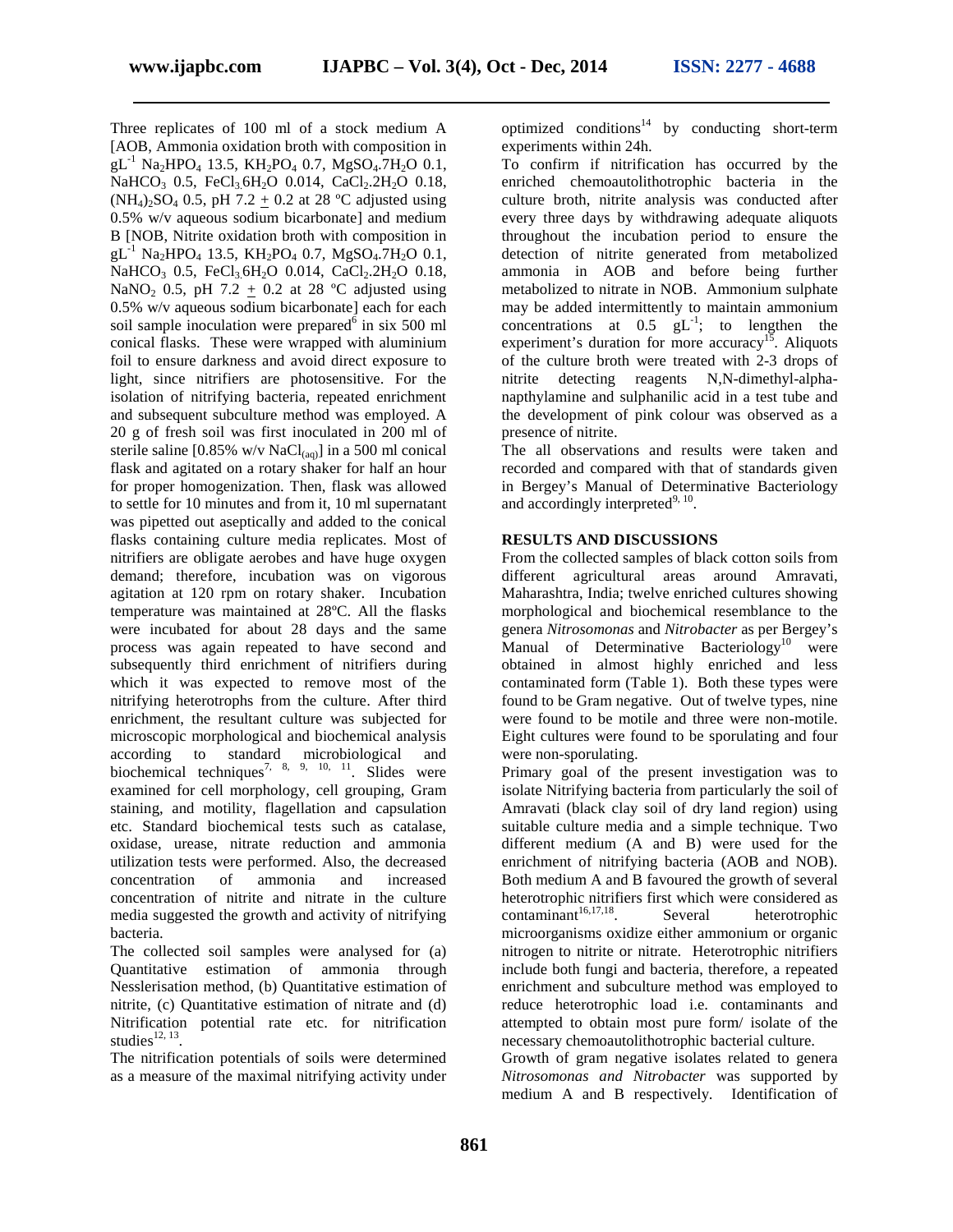isolates was based on morphological and biochemical characteristics.

Out of twelve isolates (Table 2), five isolates, belonged to the genera *Nitrosomonas*, were Gram negative and none of the isolate belonged to this genera was Gram positive. Seven isolates, belonged to the genera *Nitrobacter*, were Gram negative and none of the isolate belonged to this genera was Gram positive.

Out of twelve isolates (Table 3), regarding spore production seven isolates were spore former and five isolates were non-spore former. Nine isolates were flagellated and three isolates were non-flagellated. Out of twelve isolates regarding capsule production none of the isolates was capsule former.

Out of twelve isolates (Table 4), all the isolates were showing catalase and oxidase test positive, thus isolates was capable of producing catalase and cytochrome oxidase enzymes. Seven isolates were urease positive and five isolates were urease negative. Urease positive isolates indicated that they were capable of splitting urea, releasing ammonia, which could be utilized by them as a growth substrate.

Out of twelve isolates (Table 5), five isolates were showing nitrate reductase test negative and seven isolates were showing it positive. Five isolates were showing ammonia utilization test positive and seven isolates were ammonia utilization test negative. The nitrate reduction test negative isolates indicated that they were incapable of reducing the nitrate, while those showing it positive indicated that those are also capable of reducing the nitrate. The isolates showing ammonia utilization test positive, indicated that they were capable of utilizing ammonia as a source of nitrogen.

The nitrification potential rate of the collected soil samples was determined (Table 6). The nitrification potential rate showed the maximum nitrifying activity of collected soil sample.

The above figure showed that, nitrification potential rate of the collected soil sample was  $0.762 \mu\text{g}g^{-1}h^{-1}$  N dw. The nitrification potential rate of the sample showed significant higher amount. This was because; soil from an agricultural field was continuously leached with added ammonium fertilizers. Thus such soil had growth substrate continuously supplied for the nitrifying bacteria. The potential nitrification rate was the maximum nitrification rate of a sample under optimal conditions during the incubation period. Measurement of potential nitrification rate gave a good insight into the quality of soil.

The collected soil samples were tested for nitrification by estimating the concentration of ammonia, nitrite and nitrate in it. Following results were obtained as per Table 7.

The above figures (Table 7) showed concentration of ammonia, nitrite and nitrate in the five soil samples collected from different agricultural field from Amravati. The concentration of nitrite was higher than that of ammonia and nitrate. It was probably due to the fact that, in an agricultural field soil was leached continuously with ammonium fertilizers which get subsequently utilized by nitrifying bacteria. In the soil, the nitrite and nitrate content were present as a result of the activity of nitrifying bacteria. The relatively low concentration of nitrite and nitrate was probably due to less number of nitrifying bacteria in the soil. Since nitrifying bacteria were slow growers. By the twelfth day of incubation, all five test tubes turned pink, indicating nitrification by bacteria. These confirmed nitrifying bacteria were present in the culture broth.

In the present study, culture dependent approach was applied to isolate nitrifying bacteria from soil samples by using enrichment media. Morphological and biochemical examination of the four isolates clearly indicated that these belong to the genera *Nitrosomonas and Nitrobacter*. The media composition used was similar to that which was previously given<sup>6</sup>. Although the method used in this study shows slight variation from the method given by the prior.

<sup>-1</sup> N containing the media having same composition (used In the present method, serial sub-culturing was done to minimize the time period of isolation of nitrifying bacteria to 6 weeks<sup>19,20</sup>. Later on further improvement in the methodology were made to minimize the time period of isolation<sup>21</sup>, the total time period needed was 40 days, they have suggested an improved media for the isolation of nitrifying bacteria from soil and the methodology adopted also showed sub culturing and enrichment method. The most efficient isolation method was to use enrichment culture followed by plating on agar or silica-gel media $^{22}$ . So, after enrichment an attempt will be made to obtain an isolated colony on plates for enrichment) with agar. The great problem with the isolation of nitrifying bacteria on solid media was heterotrophic microorganisms. It was also suggested that heterotrophic microorganisms easily outgrow nitrifiers before they can reach detectable numbers on the plates $^{23}$ . This occurs even if mineral selective media used, since heterotrophs can metabolize organic substances in the inoculums and even dead nitrifiers cells.

#### **CONCLUSION**

From the above experiment it was concluded that enrichment-isolation, characterization and study of the nitrifying bacteria from the black cotton soil of a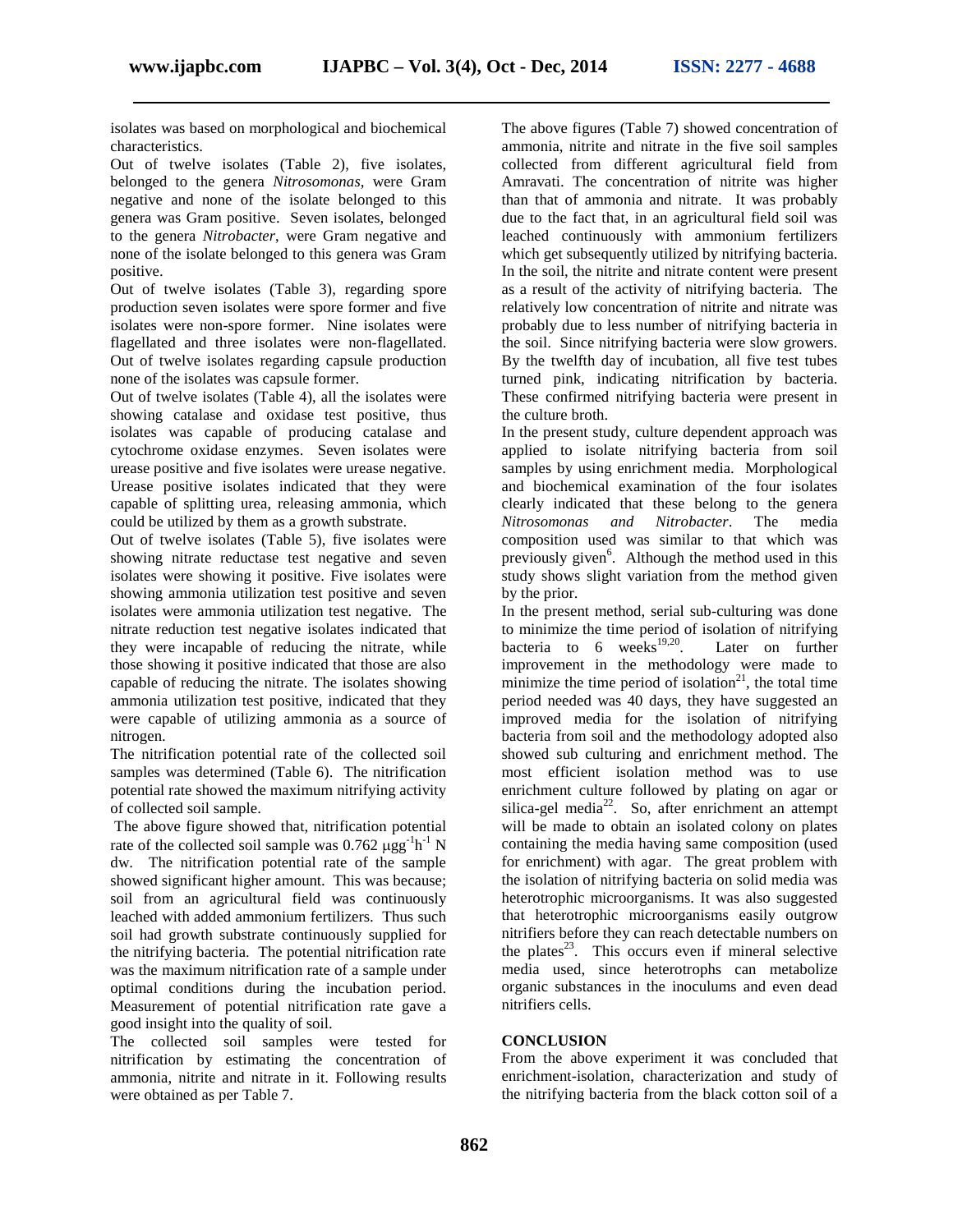dry and wet land of purely rain-fed region was possible. All the twelve isolates showed morphological and biochemical criterion similar to the species of the genera *Nitrosomonas and Nitrobacter* as well as the variation in the concentration of nitrate and ammonia confirmed the activity of nitrifying bacteria and thus, the presence of the isolates.

#### **ACKNOWLEDGEMENTS**

The author gratefully acknowledges the financial assistance received from the University Grant's Commission, New Delhi in the form major research project F. No. 41-1134/2012 (SR) dated 26.07.2012 for undertaking of the said research and creation of infrastructural facilities. Thanks are also due to Ms. Nisha Thakur for her technical assistance and help offered in the said research in spite of her openly shown disinterest in the current topic.

| Sr. No         | Sample                       | Sample collection<br>site  | Date of sampling                  | Media Used     | Isolation code                       | Gram's Reaction          | Shape Of Bacteria                    | Motility                 | Sporulation              | Capsulation                         | Flagellation             | Catalase test            | Oxidase test                        | Urease test              | Ammonia utilization       | Nitrate Reductase        | Isolates                                                      |                  |              |                          |                          |                          |                  |  |                          |                          |   |                          |    |                          |  |
|----------------|------------------------------|----------------------------|-----------------------------------|----------------|--------------------------------------|--------------------------|--------------------------------------|--------------------------|--------------------------|-------------------------------------|--------------------------|--------------------------|-------------------------------------|--------------------------|---------------------------|--------------------------|---------------------------------------------------------------|------------------|--------------|--------------------------|--------------------------|--------------------------|------------------|--|--------------------------|--------------------------|---|--------------------------|----|--------------------------|--|
|                |                              |                            |                                   | A              | NS(1)                                | $\blacksquare$           | <b>SR</b>                            | $+$                      | $+$                      | $\overline{\phantom{a}}$            | P to S                   | $+$                      | $+$                                 | $+$                      | $\pm$                     | $\mathcal{L}$            | Nitrosomonas                                                  |                  |              |                          |                          |                          |                  |  |                          |                          |   |                          |    |                          |  |
| 1              | Soil                         | SKU                        | 5.9.10                            | A              | NS(2)                                | $\overline{a}$           | LR                                   | $\overline{\phantom{a}}$ |                          |                                     |                          | $\overline{\phantom{a}}$ |                                     |                          |                           | ÷,                       |                                                               |                  |              |                          |                          |                          |                  |  |                          |                          |   |                          |    |                          |  |
|                |                              |                            |                                   | B              | NB(1)                                | $\overline{\phantom{a}}$ | PL                                   | $+$                      |                          |                                     | P to L                   | $\boldsymbol{+}$         | $^{+}$                              | $+$                      | ÷,                        | $\boldsymbol{+}$         | Nitrobacter spp.                                              |                  |              |                          |                          |                          |                  |  |                          |                          |   |                          |    |                          |  |
|                |                              |                            |                                   | B              | NB(2)                                | $+$                      | LR                                   | $\overline{\phantom{a}}$ | $\overline{\phantom{a}}$ | $\overline{\phantom{a}}$            | $\overline{\phantom{a}}$ | $\overline{\phantom{a}}$ | $\overline{\phantom{a}}$            | $\overline{a}$           | ÷,                        | $\overline{\phantom{a}}$ | ÷,                                                            |                  |              |                          |                          |                          |                  |  |                          |                          |   |                          |    |                          |  |
|                |                              |                            |                                   | A              | NS(3)                                | $\overline{a}$           | <b>SR</b>                            | $+$                      | $+$                      |                                     | Tuft                     | $\boldsymbol{+}$         | $+$                                 | $\pm$                    | $\pm$                     | $\overline{\phantom{a}}$ | Nitrosomonas                                                  |                  |              |                          |                          |                          |                  |  |                          |                          |   |                          |    |                          |  |
| $\overline{2}$ | Soil                         |                            |                                   |                |                                      |                          |                                      |                          |                          |                                     |                          |                          |                                     | PKV                      |                           |                          | 8.9.10                                                        | A                | NS(4)        | $\overline{\phantom{a}}$ | PL                       | $\overline{\phantom{a}}$ |                  |  | $\overline{\phantom{a}}$ | $\overline{\phantom{a}}$ | ٠ | $\overline{\phantom{a}}$ | ÷, | $\overline{\phantom{a}}$ |  |
|                |                              |                            |                                   | B              | NB(3)                                | $\overline{\phantom{a}}$ | <b>SP</b>                            | $\overline{\phantom{a}}$ |                          | $\overline{\phantom{a}}$            | P to L                   | $+$                      | $+$                                 | L,                       |                           | $+$                      | Nitrobacter spp.                                              |                  |              |                          |                          |                          |                  |  |                          |                          |   |                          |    |                          |  |
|                |                              |                            |                                   | B              | NB(4)                                | $\overline{a}$           | <b>SR</b>                            | $+$                      |                          |                                     | P to L                   | $+$                      | $+$                                 | $+$                      | $\overline{\phantom{a}}$  | $+$                      | Nitrobacter spp.                                              |                  |              |                          |                          |                          |                  |  |                          |                          |   |                          |    |                          |  |
|                |                              |                            |                                   |                |                                      |                          |                                      | A                        | NS(5)                    | $\ddot{}$                           | <b>SR</b>                | $\overline{\phantom{a}}$ |                                     |                          | L.                        | $\overline{\phantom{a}}$ |                                                               |                  |              | $\blacksquare$           | $\sim$                   |                          |                  |  |                          |                          |   |                          |    |                          |  |
| 3              | Soil                         |                            |                                   | $\simeq$       |                                      | A                        | NS(6)                                | $\overline{\phantom{a}}$ | $SE$                     | $+$                                 | $+$                      | $\overline{\phantom{a}}$ | Tuft                                | $+$                      | $+$                       | $\overline{\phantom{a}}$ | $+$                                                           | $\overline{a}$   | Nitrosomonas |                          |                          |                          |                  |  |                          |                          |   |                          |    |                          |  |
|                |                              |                            |                                   |                | 29.1.11                              |                          |                                      |                          |                          | B                                   | NB(5)                    | $\overline{\phantom{a}}$ | PL                                  | $+$                      |                           |                          | $\overline{a}$                                                | $\boldsymbol{+}$ | $+$          | $+$                      | $\overline{\phantom{0}}$ | $+$                      | Nitrobacter spp. |  |                          |                          |   |                          |    |                          |  |
|                |                              |                            |                                   | B              | NB(6)                                | $+$                      | Cocci                                |                          |                          |                                     |                          | $\overline{\phantom{0}}$ |                                     |                          |                           | $\blacksquare$           | $\overline{\phantom{a}}$                                      |                  |              |                          |                          |                          |                  |  |                          |                          |   |                          |    |                          |  |
|                |                              |                            |                                   | A              | NS(7)                                | $+$                      | $\mbox{SP}$                          | $\overline{\phantom{a}}$ |                          |                                     | $\overline{\phantom{a}}$ | $\overline{\phantom{a}}$ | $\overline{a}$                      | $\overline{a}$           | $\overline{a}$            | $\overline{\phantom{a}}$ | $\overline{\phantom{a}}$                                      |                  |              |                          |                          |                          |                  |  |                          |                          |   |                          |    |                          |  |
| $\overline{4}$ | $\mathop{\rm Soil}\nolimits$ | SGBAU                      |                                   |                | A                                    | NS(8)                    | $\overline{\phantom{a}}$             | <b>SE</b>                | $\overline{\phantom{a}}$ | $+$                                 | $\overline{\phantom{a}}$ | P to S                   | $+$                                 | $+$                      | $\overline{a}$            | $+$                      | $\overline{a}$                                                | Nitrosomonas     |              |                          |                          |                          |                  |  |                          |                          |   |                          |    |                          |  |
|                |                              |                            |                                   |                |                                      |                          |                                      |                          | 8.2.11                   | B                                   | NB(7)                    | $\overline{\phantom{a}}$ | <b>SP</b>                           |                          |                           |                          | P to L                                                        | $+$              | $+$          | ÷                        |                          | $\boldsymbol{+}$         | Nitrobacter spp. |  |                          |                          |   |                          |    |                          |  |
|                |                              |                            |                                   | B              | NB(8)                                | $\! + \!$                | LR                                   | $\overline{\phantom{a}}$ |                          |                                     | $\overline{\phantom{a}}$ | $\overline{\phantom{a}}$ | ٠                                   | $\overline{\phantom{a}}$ | $\overline{\phantom{a}}$  | $\overline{\phantom{a}}$ |                                                               |                  |              |                          |                          |                          |                  |  |                          |                          |   |                          |    |                          |  |
|                |                              |                            |                                   | A              | NS(9)                                | $\overline{\phantom{a}}$ | <b>SR</b>                            | $+$                      | $+$                      | $\overline{\phantom{a}}$            | $\overline{\phantom{a}}$ | $\boldsymbol{+}$         | $+$                                 | $+$                      | $+$                       | $\mathcal{L}$            | Nitrosomonas                                                  |                  |              |                          |                          |                          |                  |  |                          |                          |   |                          |    |                          |  |
| 5              | Soil                         |                            | 5.2.11                            | A              | NS(10)                               | $+$                      | Cocci                                |                          |                          |                                     | $\overline{\phantom{a}}$ | $\overline{a}$           | ٠                                   | ÷                        | ÷,                        | $\overline{\phantom{a}}$ |                                                               |                  |              |                          |                          |                          |                  |  |                          |                          |   |                          |    |                          |  |
|                |                              | >                          |                                   | B              | NB(9)                                | $\overline{\phantom{a}}$ | PL                                   | $+$                      | $^{+}$                   |                                     | $\overline{\phantom{a}}$ | $+$                      | $^{+}$                              | $\, +$                   | $\overline{a}$            | $\ddot{}$                | Nitrobacter spp.                                              |                  |              |                          |                          |                          |                  |  |                          |                          |   |                          |    |                          |  |
|                |                              |                            |                                   | $\, {\bf B}$   | NB(10)                               | $\overline{\phantom{a}}$ | PL                                   | $+$                      | $+$                      |                                     | P to L                   | $^{+}$                   | $+$                                 | L.                       | $\overline{a}$            | $+$                      | Nitrobacter spp.                                              |                  |              |                          |                          |                          |                  |  |                          |                          |   |                          |    |                          |  |
|                | SKU-<br>Sant                 | Gadge<br>SP-Spherical, SE- | Shivaji<br>(-) Negative reaction. | krishi<br>Baba | udyan,<br>Amravati<br>Ellipsoidal, P | to                       | PKV-<br>University,<br>$S-$<br>Polar | Panjabrao<br>$V -$<br>to |                          | Deshmukh<br>Valgaon.<br>subpolar, P | Krishi<br>SR-<br>L<br>to |                          | Vidyapeeth,<br>Straight<br>Polar to |                          | $R-$<br>rods,<br>lateral, | $PL-$<br>$(+)$           | SGBAU-<br>Rahatgaon,<br>Pleomorphic,<br>Positive<br>reaction, |                  |              |                          |                          |                          |                  |  |                          |                          |   |                          |    |                          |  |

**Table 1 Characterization of Nitrifying Bacteria From Amravati Soils**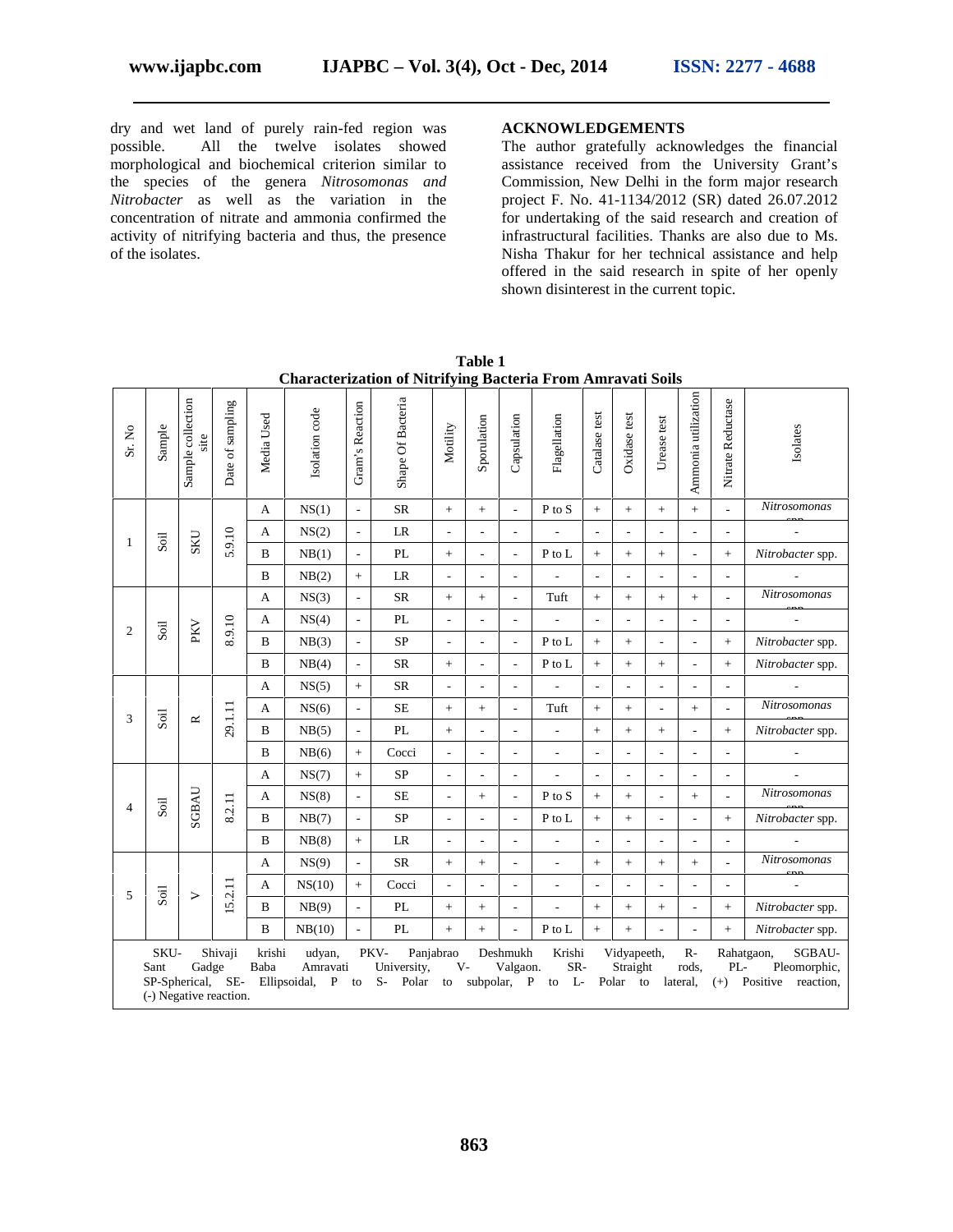|        | Number of isolated organism with their Gram Reaction. |                      |
|--------|-------------------------------------------------------|----------------------|
| Source | <b>Gram Positive</b>                                  | <b>Gram Negative</b> |
|        | Nitrosomonas                                          | Nitrobacter          |
| Soil   |                                                       |                      |
|        |                                                       |                      |
| Total  |                                                       |                      |

**Table 2**

|        |               |             |              |                |                |             |              |                | Number of isolate and their morphological character: |                |              |                 |              |             |              |                 |                |             |                  |                |
|--------|---------------|-------------|--------------|----------------|----------------|-------------|--------------|----------------|------------------------------------------------------|----------------|--------------|-----------------|--------------|-------------|--------------|-----------------|----------------|-------------|------------------|----------------|
| Source | Gram Positive |             |              | Gram Negative  |                | Motile      |              | Non-motile     |                                                      | Sponulating    |              | Non-Sporulating |              | Flagellated |              | Non-flagellated |                | Capsulated  |                  | Non-capsulated |
|        | Nitrosomonas  | Nitrobacter | Nitrosomonas | Nitrobacter    | Nitrosomonas   | Nitrobacter | Nitrosononas | Nitrobacter    | Nitrosomonas                                         | Nitrobacter    | Nitrosononas | Nitrobacter     | Nitrosomonas | Nitrobacter | Nitrosononas | Nitrobacter     | Nitrosononas   | Nitrobacter | Nitrosomonas     | Nitrobacter    |
| Soil   | $\Omega$      | $\Omega$    | 5            | $\overline{7}$ | $\overline{4}$ | 5           |              | $\overline{2}$ | 5                                                    | $\overline{2}$ | $\Omega$     | 5               | 4            | 5           |              | $\overline{c}$  | $\Omega$       | $\Omega$    | $\Omega$         | $\Omega$       |
| Total  | $\Omega$      |             | 12           |                | 9              |             | 3            |                | 7                                                    |                | 5            |                 | 9            |             | 3            |                 | $\overline{0}$ |             | $\boldsymbol{0}$ |                |

**Table 3**

**Table 4 Catalase, oxidase and urease test of Organism**

| Source | Catalase test |                          | Oxidase test |   |                          |              |                          | Urease test |             |
|--------|---------------|--------------------------|--------------|---|--------------------------|--------------|--------------------------|-------------|-------------|
|        | Nitrosomonas  | Nitrobacter              | Nitrosomonas |   | Nitrobacter              | Nitrosomonas |                          |             | Nitrobacter |
| Soil   |               | $\overline{\phantom{a}}$ | ۰            | - | $\overline{\phantom{0}}$ | ∸            | $\overline{\phantom{a}}$ |             |             |
| Total  |               |                          | $\Omega$     |   |                          |              | ◠                        |             |             |

| Table 5                                                     |  |
|-------------------------------------------------------------|--|
| Nitrate reduction and Ammonia utilization test of Organisms |  |

| Source |              | Nitrate reductase test |             |              | Ammonia utilization |             |
|--------|--------------|------------------------|-------------|--------------|---------------------|-------------|
|        | Nitrosomonas |                        | Nitrobacter | Nitrosomonas |                     | Nitrobacter |
| Soil   |              |                        |             |              |                     |             |
|        |              |                        |             |              |                     |             |
| Total  |              |                        |             |              |                     |             |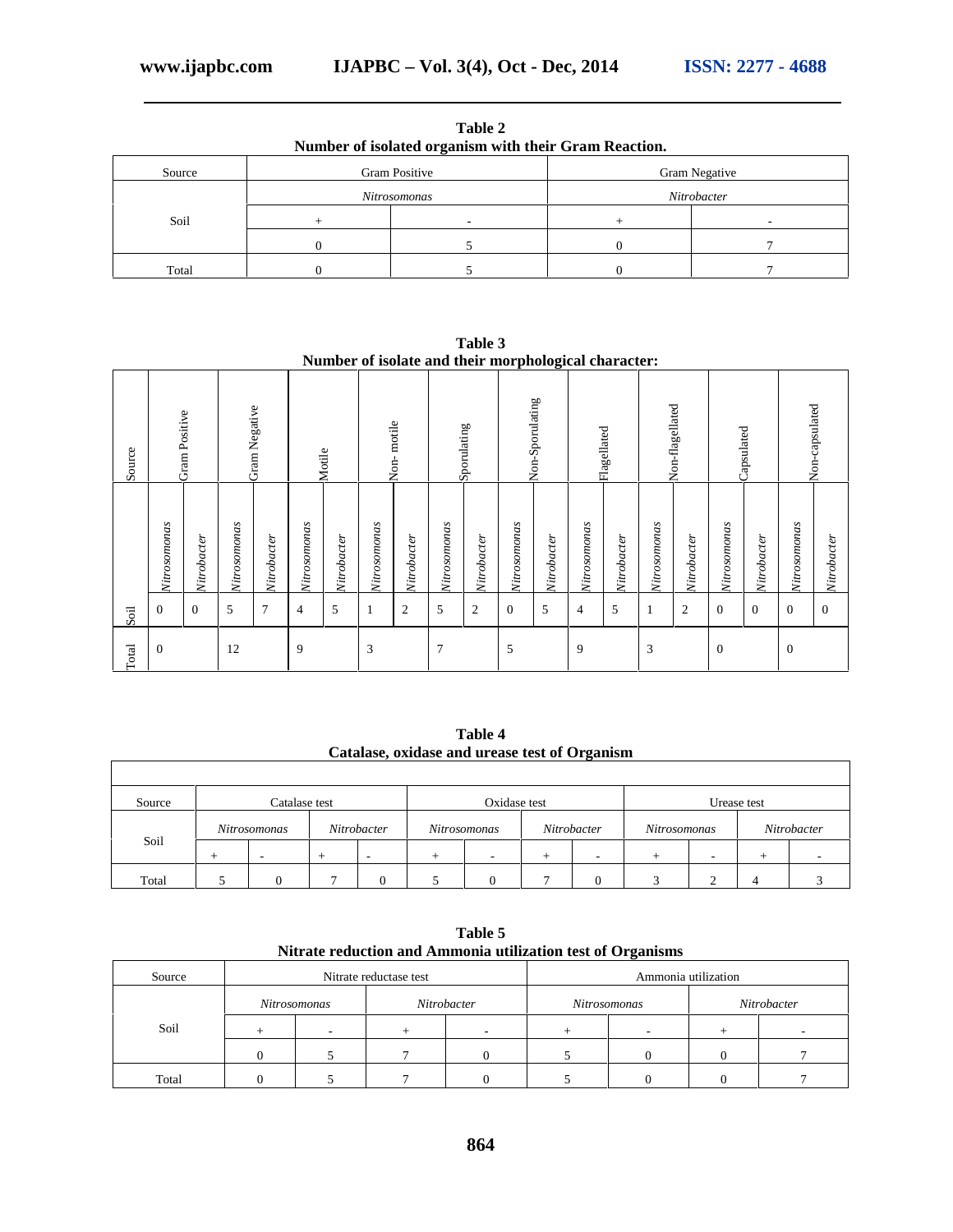|          |                                                      | AVELAGE SON INTERRETURN PORTRAI                    |                                                                                  |
|----------|------------------------------------------------------|----------------------------------------------------|----------------------------------------------------------------------------------|
| Time (h) | Nitrite concentration<br>$(\mu gg^{-1} N dw) NO_2^-$ | Nitrate concentration<br>$(\mu gg^{-1} N dw) NO_3$ | Nitrification potential ( $\mu$ gg <sup>-1</sup> N dw)<br>$(NO_x = NO_2 + NO_3)$ |
|          |                                                      |                                                    |                                                                                  |
|          | 2.35                                                 | 0.01237                                            | 2.36                                                                             |
|          | 10.83                                                | 0.01428                                            | 10.84                                                                            |
|          | 15.07                                                | 0.01713                                            | 15.08                                                                            |
| 22       | 18.84                                                | 0.02189                                            | 18.86                                                                            |
| 26       | 19.79                                                | 0.03046                                            | 19.82                                                                            |

**Table 6 Average soil nitrification potential**

**Table 7 Quantitative estimation of ammonia, nitrite and nitrate**

|          |                           | Quantitative estimation of ammonia    |                           | Quantitative estimation of nitrite    | Quantitative estimation of nitrate |                             |  |
|----------|---------------------------|---------------------------------------|---------------------------|---------------------------------------|------------------------------------|-----------------------------|--|
| Tube no. | Absorbance<br>(at 525 nm) | Concentration of<br>ammonia $(mgm-1)$ | Absorbance<br>(at 493 nm) | Concentration of<br>nitrite $(mgm-1)$ | Absorbance<br>(at 530 nm)          | Concentration<br>of nitrate |  |
| Sample 1 | 0.12                      | 0.036                                 | 0.03                      | 0.05                                  | 0.02                               | 0.03                        |  |
| Sample 2 | 0.14                      | 0.045                                 | 0.04                      | 0.065                                 | 0.05                               | 0.06                        |  |
| Sample 3 | 0.12                      | 0.036                                 | 0.06                      | 0.09                                  | 0.06                               | 0.08                        |  |
| Sample 4 | 0.09                      | 0.026                                 | 0.025                     | 0.035                                 | 0.08                               | 0.1                         |  |
| Sample 5 | 0.10                      | 0.04                                  | 0.07                      | 0.11                                  | 0.05                               | 0.06                        |  |

#### **REFERENCES**

- 1. Phirke, NV, Biotech inputs for improving the yield of banana. Ph.D. Thesis, (2002), North Maharashtra University, Jalgaon, India.
- 2. Phirke, NV, Chincholkar, SB and Kothari, RM, Eco-friendly sustainable management of banana orchard ecosystem and its impact on regional development. Environmental Degradation and Management, (2005), 1: 79 – 87.
- 3. Lewis, RF and Pramer D, Isolation of *Nitrosomonas* in pure culture. J Bacteriol., (1958), 76(5): 524-528.
- 4. Lacis, T, Microbiological regulation of the biogeochemical nitrogen cycle. Plant and Soil, (1981), 67:15-34.
- 5. Pandya, S, Laboratory warns, water of 80 % rural area in Amravati contains more concentration of nitrate, Lokmat, Hello Amravati, 03.03.2013 (2013): 1.
- 6. Harrison, H and Oliveira G, Nitrogen fixation and nitrification in soils. J Applied Ecology, (1991), 8: 219-222.
- 7. Salle, AJ, Laboratory Manual on Fundamental Principles of Bacteriology, McGraw-Hill Book Company Inc., (1954), pp.1-176.
- 8. Alexander, M and Clark FE, Nitrifying bacteria. In: Black C.A. (ed.). Methods of soil

analysis. American Society of Agronomy, Madison, Wisconsin, (1965), pp. 1477-1483.

- 9. Watson, HW, Microbially mediated nitrogen cycling, In: Techniques in Microbial Ecology (Editors Burlage, RS, Atlas, R, Sthal, D, Gressey, G and Sayler G.), Oxford Uni. Press, Oxford, (1974), pp. 1-27.
- 10. Half, JG, Krieg, NR, Sneth, PH, James, and Williams ST, Bergey's manual of determinative bacteriology, ninth edition. Lippincott Williams and Willikns, (1994), pp. 447-455.
- 11. Aneja, KR, Experiments in Microbiology plant pathology, Tissues culture and Mushroom cultivation, Wishwa Prakashan (1997), pp. 190-217.
- 12. Bollmann, A, Micro-biological Method for assessing soil quality. H.W. CABI publishing, (1978), 136-141.
- 13. Tandon, HLS (Ed), Methods of analysis of soils, plants, waters and fertilizers FDCO, New Delhi, India. (1993), pp. 1-144.
- 14. Belser, LW and Schmidt EL, Diversity in the ammonia oxidizing nitrifier population of a soil. Applied and Environmental Microbiology, (1978), 36:584-588.
- 15. Hill, D, Watson, J and Towns ML, High efficiency fertilizers for nitrogen fixation. Arch. Microbiol., (2008), 11:305-312.